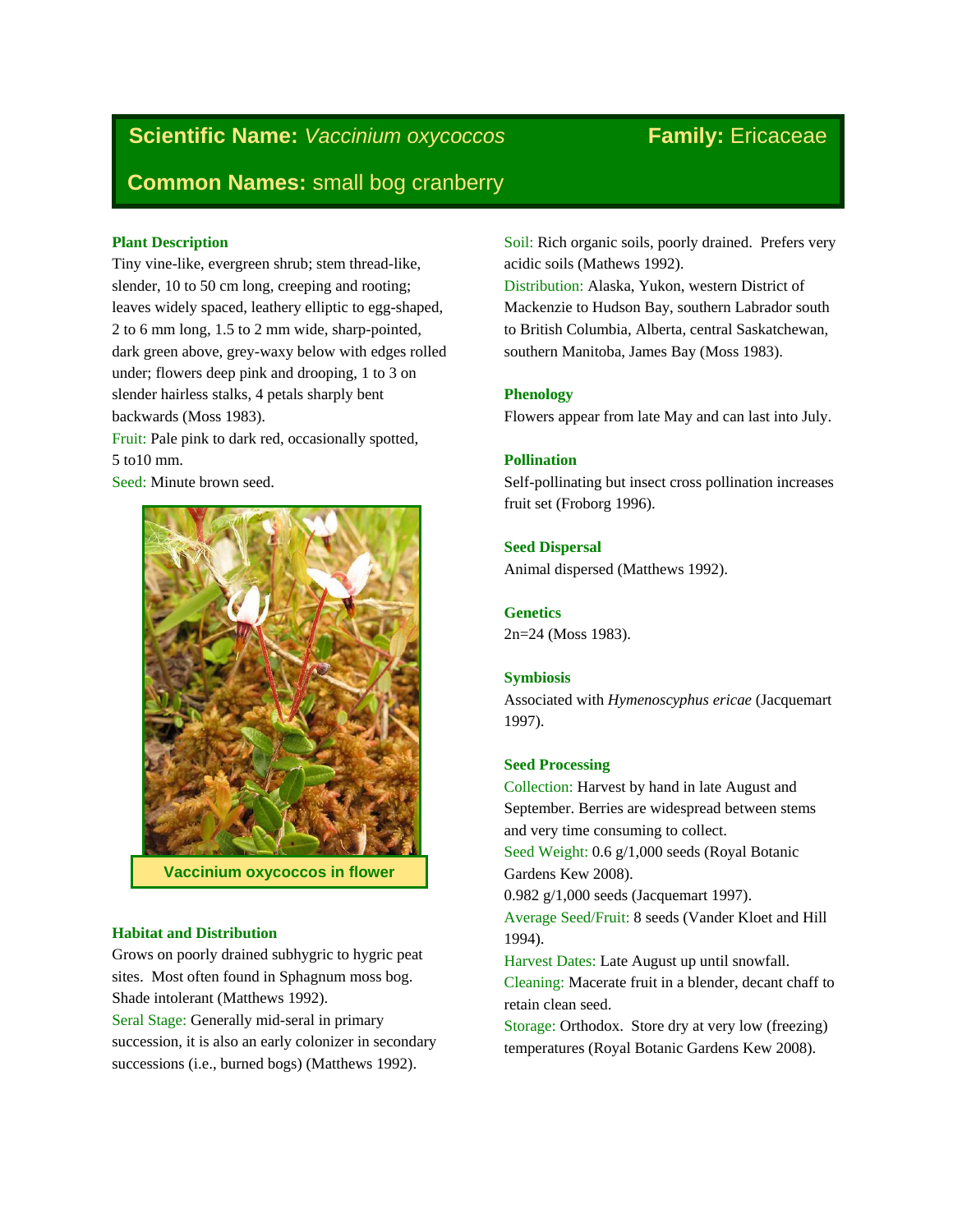Longevity: One-year-old seed exhibited 78% germination (Royal Botanic Gardens Kew 2008).

#### **Propagation**

Natural Regeneration: Spread by seed but primarily vegetative by rhizomes or layering (Rook 2002). Germination: Sped up by after ripening of seeds for 6 to 7 months (Matthews 1992). Pre-treatment: Cold stratify seeds for thirty days prior to germination (Jacquemart 1997). Direct Seeding: No literature found. Seed Rate: No literature found. Vegetative Propagation: Reproduces by rhizome, but resistant to transplantations (Matthews 1992). Micro-propagation: No literature found.

#### **Aboriginal/Food Uses**

Food: High pectin content makes small bog cranberry ideal for making jams and jellies. Fresh fruit is best after a frost, but may also be eaten cooked (Marles et al. 2000).

Medicinal: Berries twigs and bark used for various purposes (Mathews 1992).

#### **Wildlife/Forage Usage**

Wildlife: Small mammals and some birds feed on the berries (Matthews 1992), specifically, foxes, bears, songbirds and grouse (Jacquemart 1997). *Vaccinium oxycoccos* is a larval host and/or nectar source for the Bog Fritillary (*Boloria eunomia*)(Lady Bird Johnson Wildflower Center 2007).

Livestock: Not used for livestock forage. Sometimes called *fool-hen berries* because grouse like to eat them (Turner 1997).

#### **Reclamation Potential**

Grows well in acidic peat substrates and has been established on disturbed saline bog (Mathews 1992).

# **Commercial Resources**

Availability: Limited commercial availability. Seeds have been collected by the Oil Sands Vegetation Cooperative for use in the Athabasca oil sands region.

Cultivars: No literature found.

Uses: Berries used in cooking.

#### **Notes**

Synonyms *Oxycoccus microcarpus*, *Vaccinium microcarpus* (Turcz. ex Rupr.) Schmalh (ITIS n.d., Lady Bird Johnson Wildflower Center 2007, Moss 1983).

*Vaccinium oxycoccus* is listed as 94% intact (less occurrences than expected) in the Alberta oil sands region (Alberta Biodiversity Monitoring Institute 2014).

#### **Photo Credits**

Photo 1: Wild Rose Consulting, Inc.

#### **References**

Alberta Biodiversity Monitoring Institute, 2014. The status of biodiversity in the oil sands region of Alberta. Alberta Biodiversity Monitoring Institute, Edmonton, Alberta. 47 pp. [http://www.abmi.ca/FileDownloadServlet?filename=](http://www.abmi.ca/FileDownloadServlet?filename=The%20Status%20of%20Biodiversity%20in%20the%20Oil%20Sands%20Region%20of%20Alberta_2014_Supplemental%20Report.docx&dir=REPORTS_UPLOAD) [The%20Status%20of%20Biodiversity%20in%20the](http://www.abmi.ca/FileDownloadServlet?filename=The%20Status%20of%20Biodiversity%20in%20the%20Oil%20Sands%20Region%20of%20Alberta_2014_Supplemental%20Report.docx&dir=REPORTS_UPLOAD) [%20Oil%20Sands%20Region%20of%20Alberta\\_201](http://www.abmi.ca/FileDownloadServlet?filename=The%20Status%20of%20Biodiversity%20in%20the%20Oil%20Sands%20Region%20of%20Alberta_2014_Supplemental%20Report.docx&dir=REPORTS_UPLOAD) 4 Supplemental%20Report.docx&dir=REPORTS\_U [PLOAD](http://www.abmi.ca/FileDownloadServlet?filename=The%20Status%20of%20Biodiversity%20in%20the%20Oil%20Sands%20Region%20of%20Alberta_2014_Supplemental%20Report.docx&dir=REPORTS_UPLOAD) [Last accessed June 16, 2014].

Froborg, H., 1996. Pollination and seed production in five boreal species of *Vaccinium* and *Andromeda* (*Ericaceae*). Canadian Journal of Botany 74: 1363- 1368.

ITIS (International Taxonomic Information System), n.d. *Vaccinium oxycoccus* L. IN: Integrated taxonomic information system on-line database. [http://www.itis.gov/servlet/SingleRpt/SingleRpt?sear](http://www.itis.gov/servlet/SingleRpt/SingleRpt?search_topic=TSN&search_value=23609) [ch\\_topic=TSN&search\\_value=23609](http://www.itis.gov/servlet/SingleRpt/SingleRpt?search_topic=TSN&search_value=23609) [Last accessed October 24, 2013].

Jacquemart, A., 1997. *Vaccinium oxycoccos* L. (*Oxycoccus palustris* Pers.) and *Vaccinium microcarpum* (Turcz. ex Rupr.) Schmalh. (*Oxycoccus microcarpus* Turcz. ex Rupr.). Journal of Ecology 85: 381-396.

Lady Bird Johnson Wildflower Center, 2007. *Vaccinium oxycoccos* L. Small cranberry. IN: Native Plant Database. University of Texas at Austin,